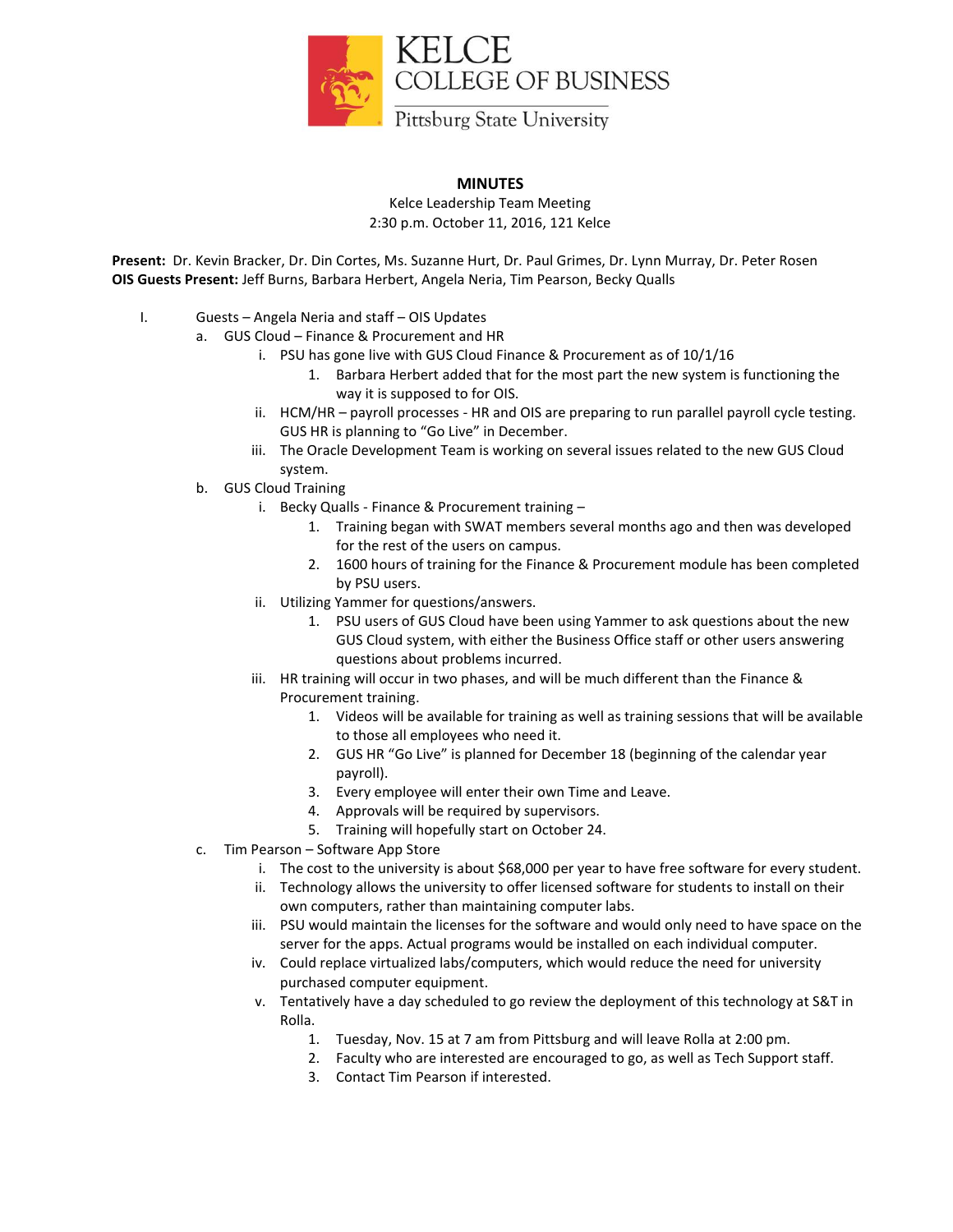- II. PLC Update
	- a. Mindful to maintain civility in political discourse and debate
		- i. President and President's Council reminded all on campus to be mindful and remain civil regarding political discourse and debate as election time draws near.
	- b. *Early Alert* why are so few faculty participating
		- i. Distributed a print out of those faculty who participate in the "Early Alert" system for undergraduate students.
		- ii. There is a very low participation rate of Kelce faculty.
		- iii. KLT/Chairs were asked to encourage their faculty and particularly their new faculty to participate.
	- c. KNEA Contract this year's "Refresher Sessions" need chair names to put forward to the Provost for presenting the programs. Discussion followed on who to appoint.
		- i. Three top requests from survey for topics to cover (none of these were on any of the KCOB Chairs lists):
			- 1. Academic Freedom
			- 2. Workload highest response for covering this area
			- 3. Summer Employment Issues
	- d. Meet and Confer current status
		- i. Chairs, Deans, VP's will be asked to put together a list of issues that there have been problems with interpreting or enforcing – i.e.: exceptional rating on Performance Reviews.
		- ii. KNEA Negotiations were postponed until this fall (October) because of budgeting issues in the state of Kansas.
		- iii. Faculty team requested a proposal of a 4% increase in salaries retroactively. Items to support the increase in salaries:
			- 1. Cost of Living issues
			- 2. Increases in health insurance deductibles and premiums
			- 3. Their strongest argument was that the tuition increase for this academic year, as supported by students, was enacted partially to continue to provide good quality faculty.
	- e. Budget Issues VP Patterson's data / Prioritization of open positions by the Provost of new positions for this year.
		- i. Mr. Patterson did a good job of explaining to the faculty how revenue is much lower than expected even though it went up.
		- ii. Tuition increase offset the enrollment decrease.
		- iii. Budget is still about \$1 million short of the expected revenue.
		- iv. Still expecting at least one more allotment from the state that would take our reserves down to very low levels. \$5 million currently in reserves.
		- v. Distributed data from the state approximately \$68 million short.
- III. Miscellaneous
	- a. Departure of Executive Director of Development
		- i. Dr. Grimes informed KLT of the departure of the Executive Director of Development, Bradley Peterson.
	- b. KBOA Fall Meeting Next Monday the  $17<sup>th</sup>$ 
		- i. Agenda ideas were requested from KLT members.
		- ii. Goal for this meeting will be to get committees reinstituted.
		- iii. Additional agenda items suggested:
			- 1. Building project.
			- 2. State of the budget and difficulties that state institutions are incurring.
			- 3. Curriculum design and new communications course that will be offered.
				- a. Each department chair will be asked to give an update on their curriculum revisions to the board.
	- c. Personnel Issue personnel issue was discussed